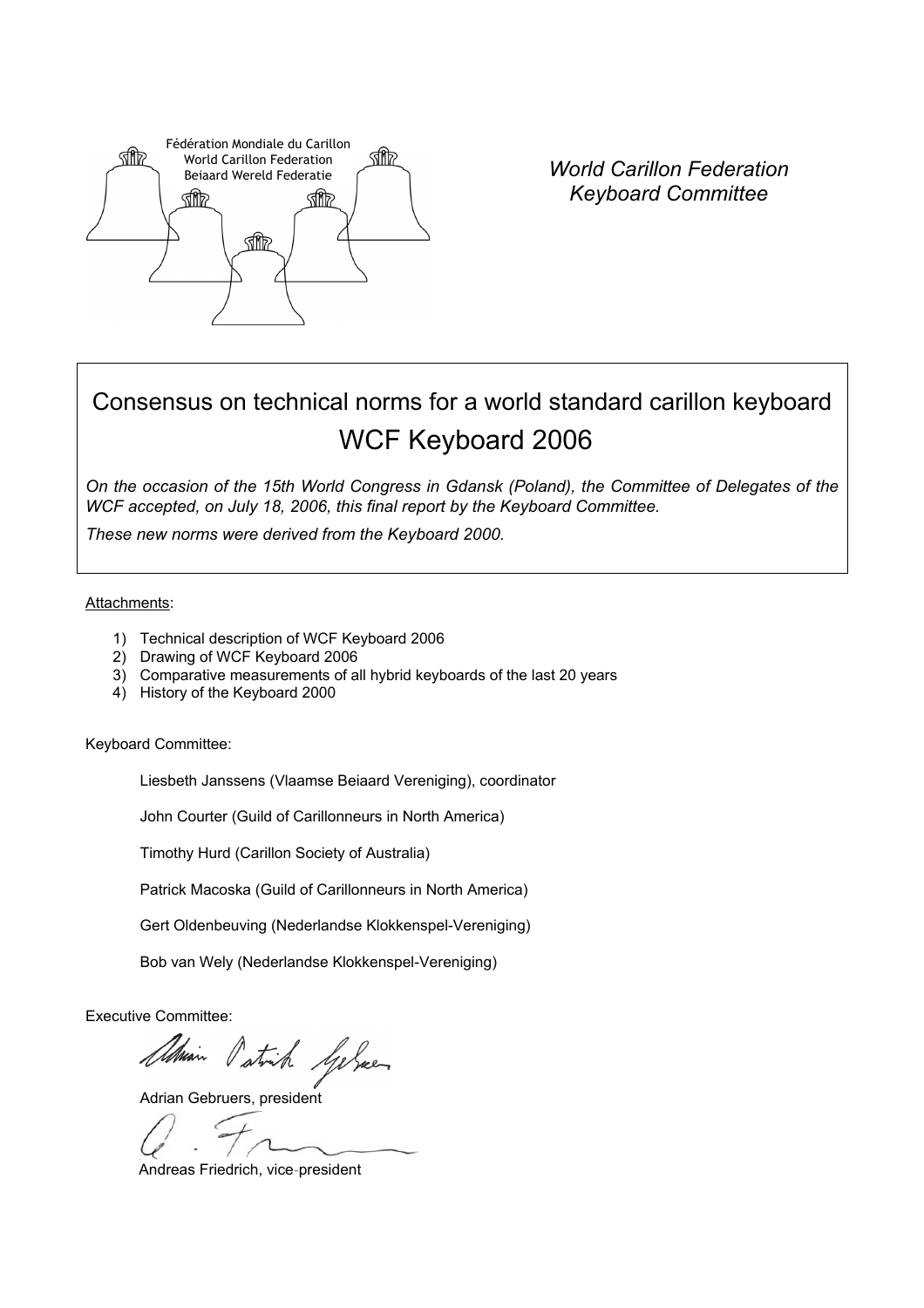

## **Technical description of WCF Keyboard 2006**

## A. Measurements

center-to-center spacing of natural manual keys [**A**] 46 mm projection length of natural manual keys, from face of key spreader [**B**] 181 mm projection length of sharp manual keys, from face of key spreader [**C**] 108 mm difference in length of natural and sharp manual keys [**D**] 73 mm playing length of natural manual keys [**E**] 110 mm (including 20 mm transition playing length of sharp manual keys [**F**] 110 mm (including 20 mm transition

manual key diameter, tapering from first number to second [**G**] 20 mm > 16 mm cross section of manual key behind playing length [**H**] 25 mm manual keyfall measured at face of key spreader [**I**] manual keyfall measured at face of key spreader [**I**] height difference between natural and sharp manual keys [**J**] 97 mm pedal/manual axis [**K**] b1 front/back relation of manual keys to pedals (from tips of keys) [**L**] plus 51 mm distance from top of natural manual keys to top of natural pedals at rest [**M**] 801,5 mm at pedal/manual axis center-to-center spacing of natural pedals [**N**] 85 mm concavity of pedals [O] **see chart in keyboard drawing** see chart in keyboard drawing radius of natural pedals to playing end [O] R = 5057 mm radius of sharp pedals to playing end [O] R = 4267 mm projection length of natural pedals, from face of key spreader [**P**] 232 mm, at b<sup>1</sup> projection length of sharp pedals, from face of key spreader [**Q**] 118 mm, at a#<sup>1</sup> difference in length of natural and sharp pedals [R] 114 mm playing length of natural pedals [**S**] 129 mm playing length of sharp pedals [**T**] 110 mm width of pedals [U] 30 mm pedal keyfall measured at end of key [**V**] to match manual keyfall height difference between natural/sharp pedals [**W**] 76 mm angle of manual keys/pedals from horizontal at rest [**X**] 2 degrees (variable) total length of natural manual keys, pivot point to end [**Y**] 619 mm or as determined by designer total length of pedals, pivot point to end [**Z**] see chart in keyboard drawing length from playing end of natural manual key to attachment point for vertical transmission wire [**AA**] 291 mm or as determined by designer

from conical to square) from conical to square)  $b<sup>1</sup>$  under  $d<sup>3</sup>$ 

NOTE: Refer to "Drawing of the WCF Keyboard 2006" for a graphic depiction of these measurements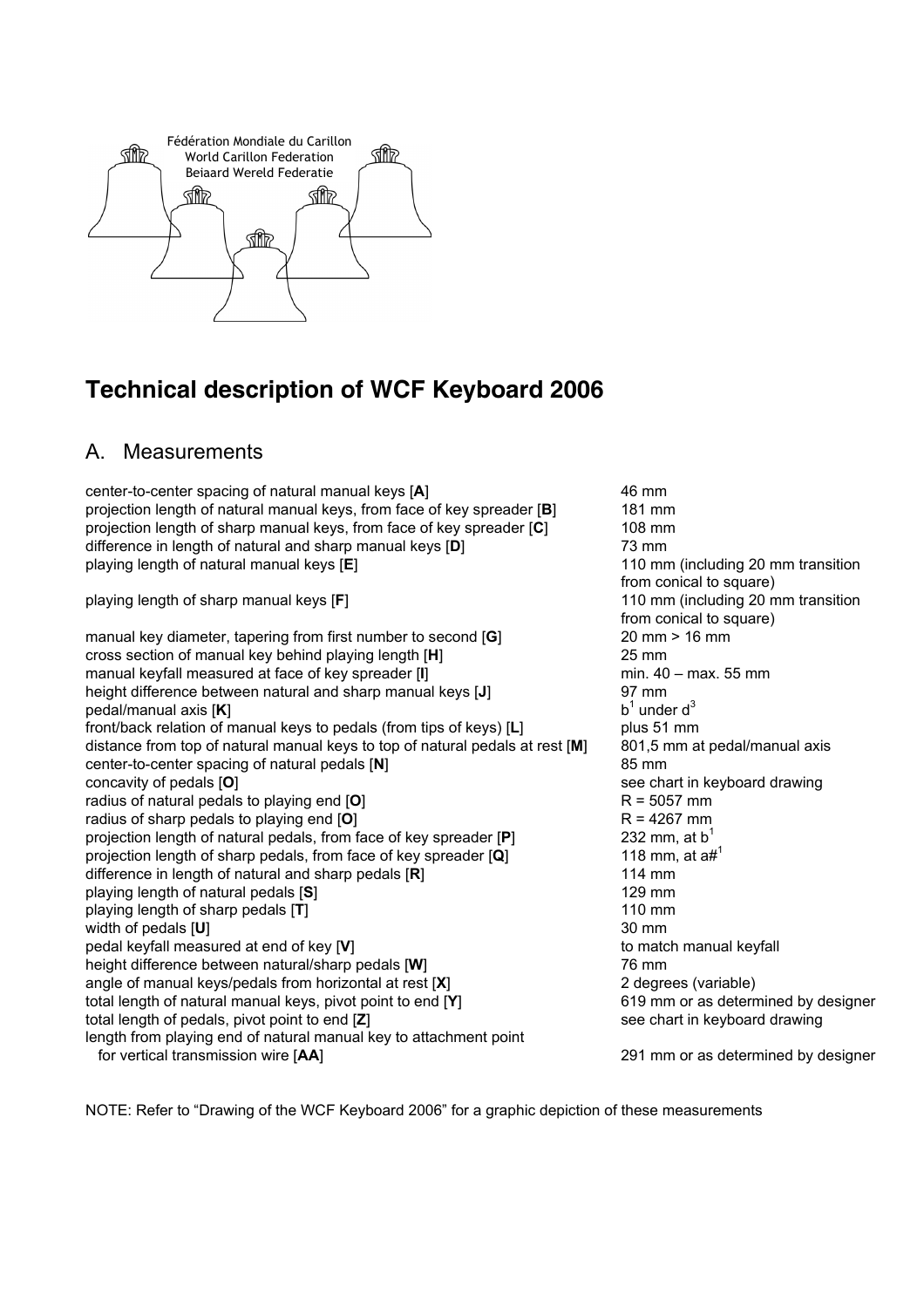## B. Comments

#### **1. Comparison with North European and GCNA Standard**

• Manual and pedal key centers

|                            | Standard          | Standard        | Standard          |
|----------------------------|-------------------|-----------------|-------------------|
|                            | <b>WCF 2006</b>   | N Euro 1983     | GCNA 1970/81      |
| Natural manual key centers | 46 mm             | 46 mm           | 2" (50,8 mm)      |
| Natural pedal centers      | 85 mm             | 85 mm           | 3.5" (88.9 mm)    |
| Pedal/manual axis          | $b^1$ under $d^3$ | $c1$ under $c2$ | $b^1$ under $d^3$ |
| Pedal radiation            | Yes               | No.             | Yes               |
| Pedal concavity            | Yes               | No              | 2.875" (73 mm)    |

#### • Pedal radiation and concavity

The pedal spacing is 85 mm, same as N Euro. The radiation and concavity are similar to GCNA standard.

#### • Pedal/manual axis:  $b^1$  under d<sup>3</sup>

The pedal/manual axis follows the GCNA standard. The center of the most-played manual part is right above the center of the pedal for a 5-octave instrument with a pedal compass of  $g^0$  -  $c^3$ . It makes the keyboard as compact as possible, which is not the case for  $c^1$  under  $c^2$ .

#### **2. Center-to-center spacing of natural manual keys [A]**

With a center-to-center distance of 46 mm, the negative space (i.e. the space available for a closed fist while depressing a key) should not be smaller than 76 mm (with a 16 mm key end).

#### **3. Playing length of natural manual keys [E]**

To avoid discomfort in open-position 'bridge' intervals, the playing length should be 110 mm. The transition from conical to square cross section should be done gradually. Sharp corners are to be avoided.

#### **4. Manual keyfall [I]**

40-55 mm is an adequate range for manual keyfall, assuming that other transmission component designs (i.e. clapper weights that are appropriate to the bells, multiple linkage attachment points provided on straight bar and crank or directional cranks, etc.) all fall into place. The manual keyfall should be measured at the face of the key spreader. The 'ideal' setting for any particular instrument may be larger or smaller, depending on the transmission design. Therefore, it is necessary to have at least three multiple adjustable linkage attachment points provided on the crank arms. Adjustable means: user-friendly, without destroying any linkages in order to make a change.

#### **5. Pedal/manual axis [K]**

Working from a g $^0$  - g $^5$  (61-note, 5-octave) manual compass and g $^0$  -  ${\rm c}^3$  pedal compass (30 notes), keyboards whether of 3 (ca. 37 bells), 4 (ca. 49 bells), or 5 octaves (ca. 61 bells) - should have the same lateral alignment of b<sup>1</sup> pedal under the d<sup>3</sup> manual key. The concave, radiating pedalboard of 2 octaves (or 2½ if the pedal goes down to low g) should become standard.

Note that the Keyboard 2000 schematic follows b<sup>1</sup> pedal under d<sup>3</sup> manual key and radiation centerline through the a# pedal (= same as GCNA). Thus, a 30-note pedal configuration starting at  $g^0$  would be perfectly symmetrical. The semitone spacings between pedals, both at the back (pivot) end and the front, are 48,5 mm (back spacing) and 42,5 (front spacing). The front spacing is the same as the European standard, and only 1,95 mm smaller than the GCNA. As for existing European carillons of 49 bells, starting from b-flat<sup>0</sup>, omitting bnatural<sup>0</sup>, traditionally the b-flat pedal comes into the space of the b-natural, but as a black key. If there is room, it is preferable to have the b-flat pedal in its standard position.